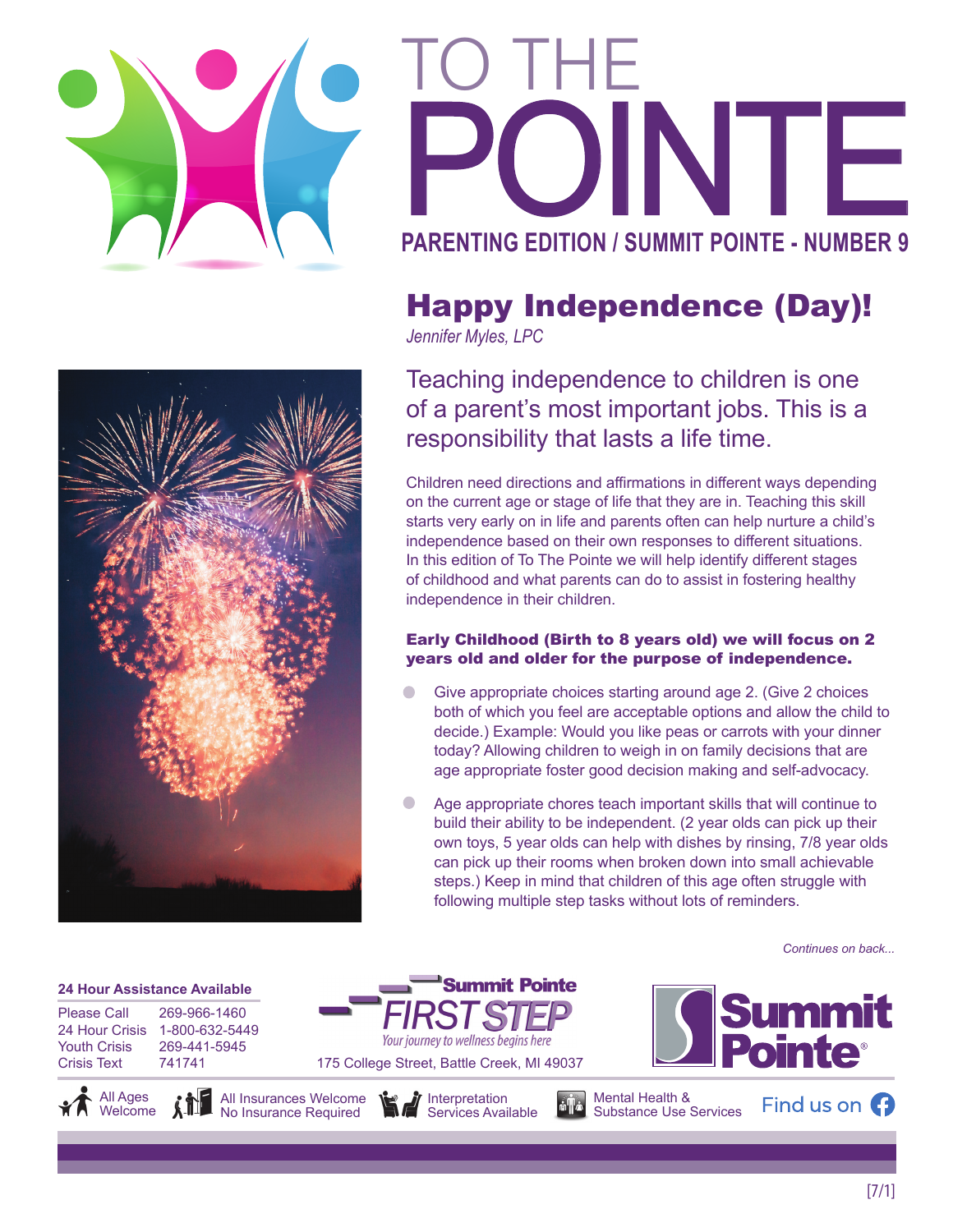**• Pre-teach any skill that you want your child to be** able to complete. It is our responsibility to teach and reteach as many times as it takes for our children to pick up necessary skills to become independent. You can make a game out of teaching a skills, create a chart, role play, and/or role model new tasks. The more ways you engage your child in learning a skill that is made fun and interesting the more likely the child is to remembering and engaging in the task. Working alongside your child will increase your child's ability to retain what you are teaching them.

#### Middle Childhood (8 years old to 12 years old)

- Children at this age still need choices sticking with 2 acceptable choices decreases the likelihood of creating conflict. This age group can begin to make some choices that may have larger effect on their family such as "You get to pick a family activity for this weekend; we can go to a movie or we can go swimming, which one would you like to do?" (Keeping in mind that both choices still need to be acceptable/appropriate/ manageable)
- Chores for this age group can begin to increase in complexity, 2 to 3 step tasks can begin to be acceptable. (Writing down the chores, having a check list, or inviting reminders may help increase compliance and maintain a teaching/learning environment.)
- This age group continues to need the Pre-teaching from their adult counter parts. They continue to look up to their parents for guidance and affirmations. Adults can continue to use chart, role modeling, and role playing to make learning new skills fun.

#### Adolescence (12 years old to 18 years old)

- Children in this age group will generally make choices that provoke consequences, both imposed (parent gives a consequence for a behavior or choice) and natural (cause and effect situations). Example of a natural consequence would be "If your child does not do their homework they get a failing grade on the assignment." Allow your child to experience consequences for their choices. Avoid interfering with consequences provided by other adults especially those in authority such as teachers, the other parent, or healthy adult family members.
- Teach children to make small meals or cook for the family. Use cooking as a time to build positive experiences and enjoyable interactions.
- Increase chore expectation such as child may become responsible for their own laundry, packing their own lunch, and getting themselves up on time for school. (Remember to teach and reteach each task and ways to manage the task such as setting alarms or reminders for meeting time expectations.)

As you can see when parenting your child(ren) you may use the same type of skill throughout different stages of development and just need to adjust the way that you are using the skill to meet the child's individual needs. Children will always need choices that are age appropriate, they need appropriate amounts of responsibilities, they all need continued teaching and reteaching of skills through adult modeling, and every child needs lots of positive affirmations. (5 positives/compliments/praises to every 1 time a child needs to be corrected provides the child enough good experiences to appropriately manage limit setting and consequences.)



**Taking charge of your mental health just got easier!**

**summitpointe.crediblemind.com**

Want tools to help manage what life throws at you? Not sure what that "something-just-isn't right" feeling is? Wondering how you can feel more engaged in your relationships

and your community? You are not alone! **CredibleMind** has you covered with strategies science has proved to work and thousands of expert reviewed resources you can access anywhere and anytime.

Find podcasts, books, videos, apps and articles all free & always confidential.